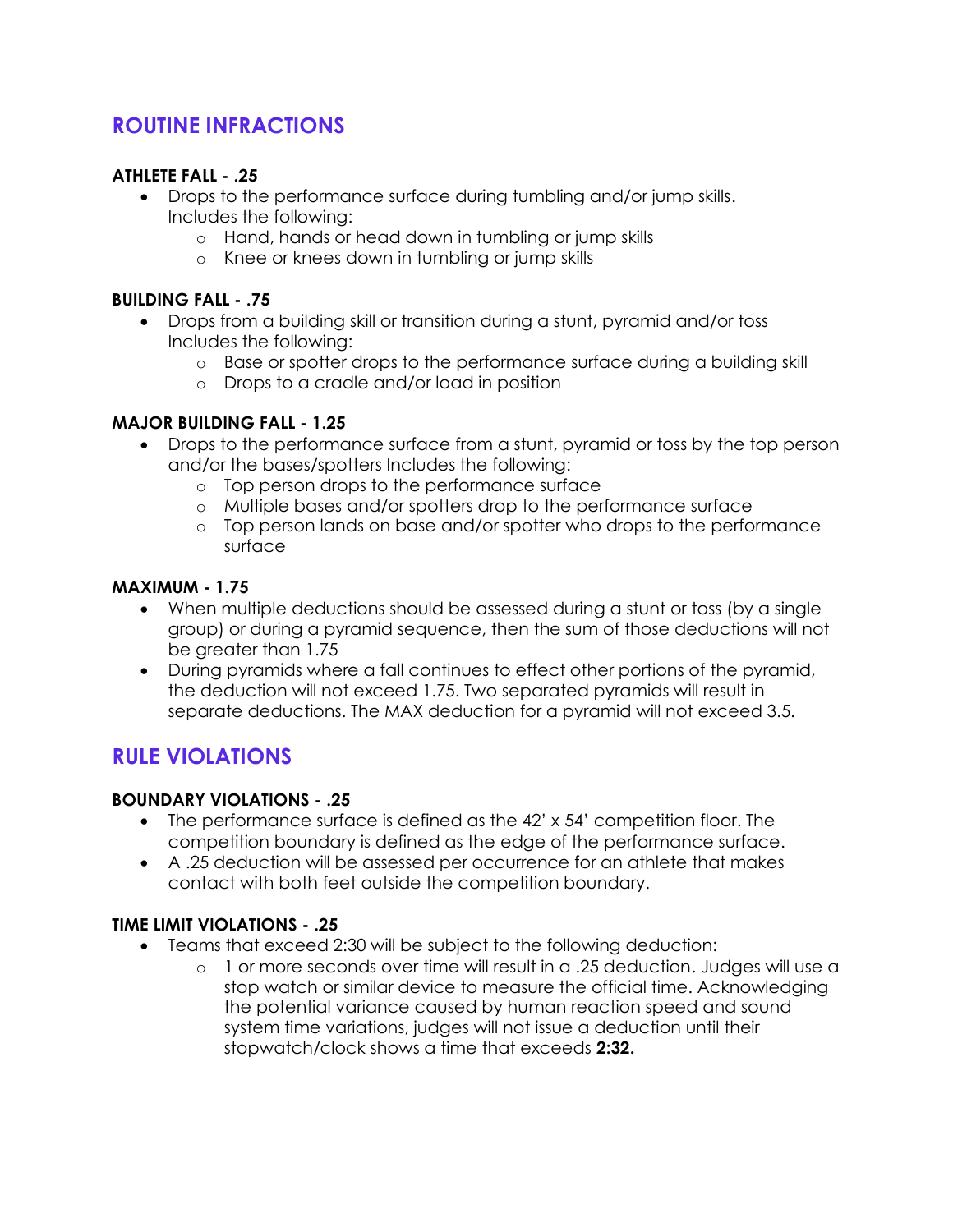### **SAFETY VIOLATIONS**

- .50 Tumbling skills performed out of level will be issued a .50 point deduction.
- 1.0 Building skills performed out of level will be issued a 1.0 point deduction.
- 5.0 NFHS Spirit Rule Book violations will be issued a 5.0 point deduction

### **UNSPORTSMANLIKE CONDUCT DEDUCTION - 1.0**

• Coaches/athletes must maintain proper appropriate/professional conduct. Failing to do so will result in 1.0 deduction and removal of coach/athlete or disqualification.

This includes the following:

- o Inappropriate and deliberate physical contact between athletes during the event
- o Abuse of equipment or any items associated with the event
- o Using language or a gesture that is obscene, offensive, or insulting
- o Using language or gestures that offend race, religion, color, descent or national or ethnic origin
- o Failing to perform a routine
- o Excessive appealing at AccuScore
- o Showing dissent towards scoring official decision by word or action
- o Threat of assault to an event representative
- o Public criticism of an event related incident or event official